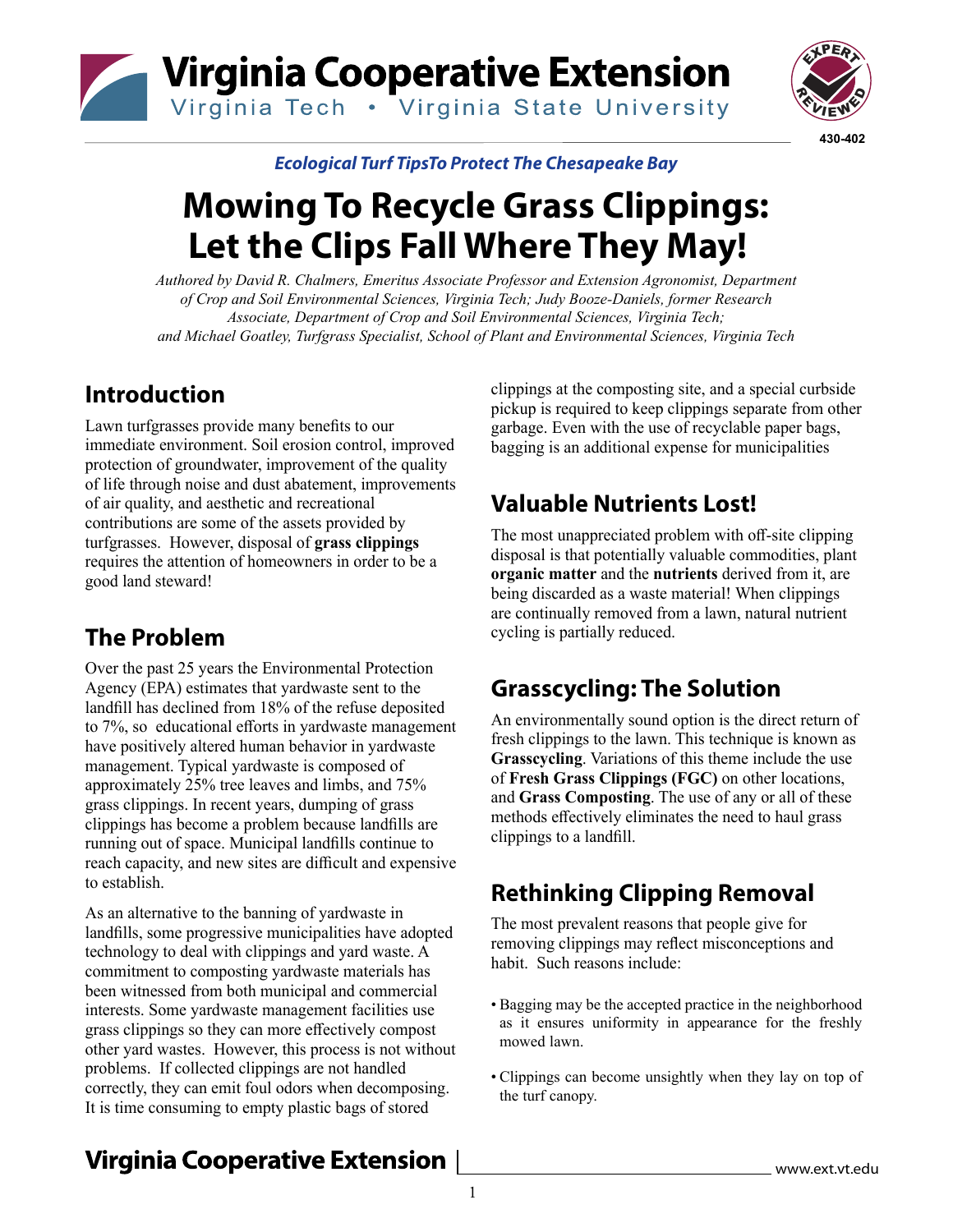- Turf can be smothered due to the inconsistent clipping dispersal of side discharge rotary mowers.
- Some believe clippings enhance turf disease and weed populations.
- Concern over clippings being tracked into a home or swimming pool.
- The notion that clippings will accumulate and form a detrimental thatch layer.

#### **Grasscycling and Thatch Buildup**

The idea that grass clippings form a major part of thatch has been refuted in the literature. Thatch forms when turf roots, stems (crowns, rhizomes, and stolons), and leaves are sloughed faster than they can decompose. The negative aspects of thatch layers in excess of  $\frac{1}{2}$  inch are: 1) increased potential for cold, heat or drought-related injury, 2) more problems with insect pests and fungal diseases, and 3) additional irrigation required by the turf.

Thatch can be more of a problem in grass species that spread by stolons and rhizomes such as bermudagrass, zoysiagrass, St. Augustinegrass, Kentucky bluegrass, and creeping bentgrass. It is not a great concern with bunch-type grasses such as tall fescue and perennial ryegrass. It is worsened by management practices that fuel vigorous growth (high rates of fertilization and frequent excessive watering) or inhibit microbial decomposition (e.g. poor soil aeration and low soil pH). Repeated core cultivation or mechanical removal are means to control thatch development.

#### **The Mulching Mower**

The mulching type mower was patented in 1992 with a unique rotary mower deck design that lifts grass

| <b>Recommended Mowing Heights for Lawns</b> |                     |  |  |  |
|---------------------------------------------|---------------------|--|--|--|
| Kentucky bluegrass                          | 1.5 to $2.5$ inches |  |  |  |
| Tall fescue                                 | 2 to 3 inches       |  |  |  |
| Perennial ryegrass                          | 1.5 to 2.5 inches   |  |  |  |
| <b>Bermudagrass</b>                         | $0.5$ to 1 inch     |  |  |  |
| Zoysiagrass                                 | $0.5$ to 1 inch     |  |  |  |
| St. Augustinegrass                          | 1.5 to 2.5 inches   |  |  |  |

clippings into the path of the spinning blade such that they are cut into smaller pieces before being deposited into the lawn. These mowers are now widely available for purchase at only a slightly higher cost than a standard rotary deck mower. Several organized public and/or private programs have been created to convince homeowners that clipping removal is unnecessary, with many revolving around educational themes of "Don't Bag It™" or "Grasscycling". The premise and continued success of the original 1989 Texas Don't Bag It campaign remains based on research in which mulching mowers were provided to 184 homeowners who had previously bagged clippings. After returning clippings for one season with the mulching mowers, the participants rated their lawns 30% better than the year before and they reduced the time spent clipping the lawn by 38% compared to when they bagged their clippings.

#### **Bagging and Reuse**

Even if clippings are collected, several recycling options for this rich source of organic material are available. For instance, applying freshly collected grass clippings to turfgrass sites where clipping removal is not a priority may be a logical option. This is already done on some golf courses, where clippings are removed from putting greens, tees, and fairways, loaded into modified manure-type spreaders, and disposed of by broadcast application onto the roughs. For homelawns, clippings could be removed from priority areas and spread onto lower visibility areas or even gardens. In these cases, excess fresh grass clippings may be treated as a type of organic fertilizer or soil conditioner, previously referred to as **FGC**. If clippings must be removed and an on-site disposal mechanism for fresh grass clippings is not feasible, on-site compost techniques are recommended. Compost techniques are now available that can turn fresh cuttings into rich organic matter. The resulting compost can be used to improve lawn and garden soil conditions.

# **Mowing Techniques for Grasscycling**

When fresh grass clippings are returned to the turfgrass system, certain management practices must be employed to insure success. Mowing techniques and plant nutrition are integral parts of this specialized management scheme.

If grass clippings are left in place, they must be cut small enough to filter through the turfgrass canopy and down into the soil region. Once this occurs, the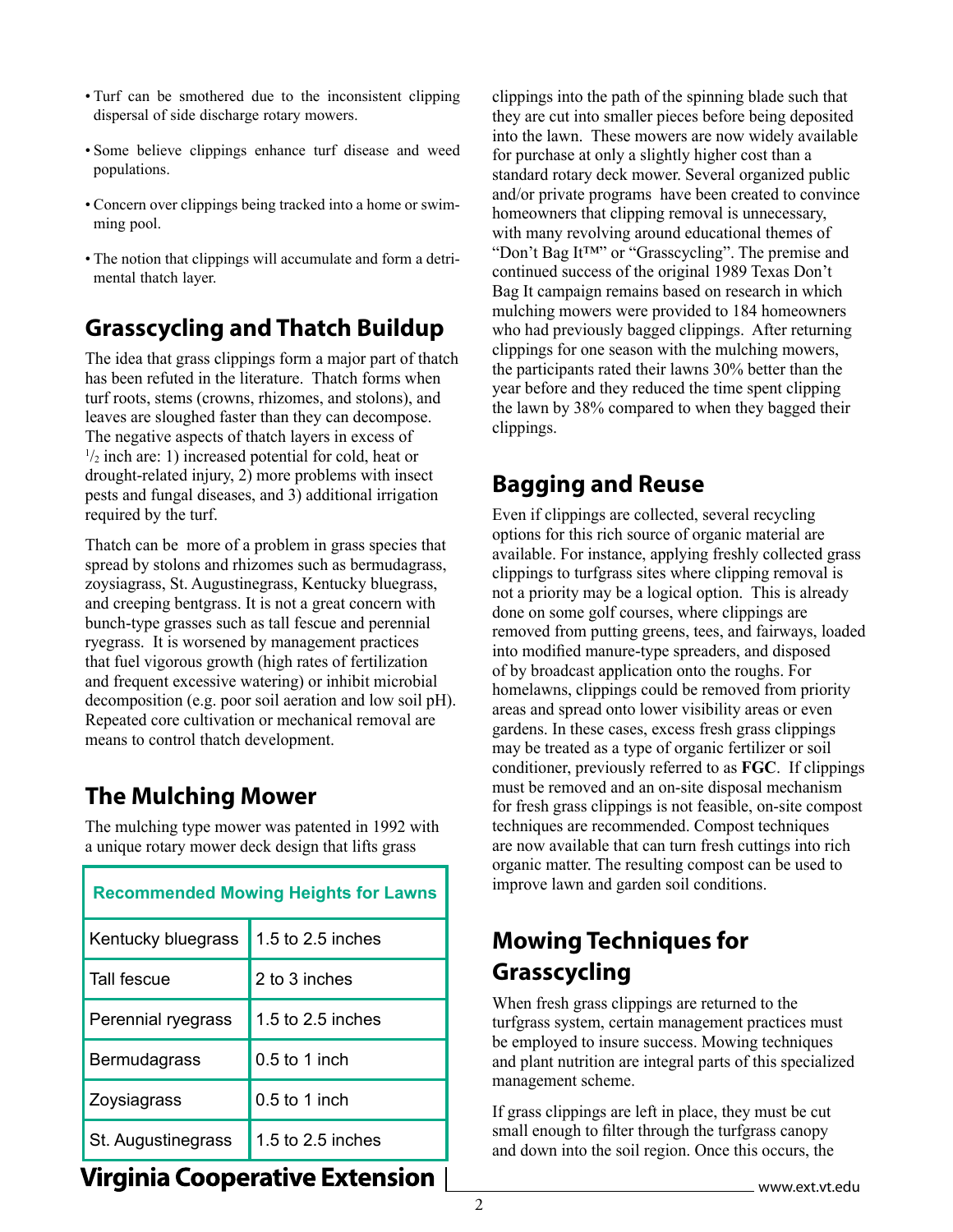clippings can decompose and become part of the continuing turf-soil nutrient cycle. Thus, the success of an on-site grasscycling system directly depends on mowing techniques.

A specialized mulching type mower is helpful, but it is not required. A traditional side-discharge mower can also work. The following mowing practices will enhance your lawn's appearance and hardiness.

Mow when the grass needs it! A guide is to mow often enough so that at any one mowing only **one third** of the leaf height is removed. This will probably be every five to six days during the active growing season, and every 10 days or less when growth slows down.

Keep mower blades **sharp**. Dull blades rip and tear the turfgrass which promotes disease, causes the shredded leaves to appear tan and ragged, and results in weakened plants.

 Mow when the grass is **dry**. Wet grass clings to the mower and clumps on the turf. Wet clippings also do not filter through the turf canopy to add nitrogen (N) as easily as dry clippings.

In the fall, another strategy to keep yardwaste out of landfills is to recycle tree leaves into the lawn canopy. While this strategy has little nutrient value for the turfgrass, it does increase soil organic matter and is another opportunity to recycle yard waste and reduce time spent managing leaves. Consult VCE Publication 430-521, Leave Them Alone: Lawn Leaf Management.

#### **Using Fresh Grass Clippings (FGC) as Fertilizer**

#### **Advantages:**

- Inexpensive nutrient source.
- A complete nutrient source N, P, K and minor elements included.
- Source of organic matter.
- Slow release.
- Little N loss to leaching.

#### **Disadvantages:**

- • Clippings are heavy and wet, difficult to transport.
- • Clippings are difficult to store, must use soon after harvest.
- • Clippings can be difficult to spread.
- A thick application of wet clippings can smother turf.

### **Commercial Fertilizers, Clippings, and Compost as Nitrogen Sources**

Commercial fertilizers are the prevalent source of nitrogen (N), phosphorus (P), and potassium (K) used on home lawns. These include fertilizers such as 10-10- 10, 5-5-10, etc. Traditionally, 1 to 3.5 pounds of actual nitrogen per 1000 square feet of turf area have been applied to cool season turfgrasses annually (depending on the species and the lawn use), even when clippings are returned during mowing.

Slow-release fertilizers, applied in the late summer/ fall to cool season turfgrass, or applied in the spring/ summer to warm season grass, are less likely to result in N leaching than are readily-available N sources. Slowly-available sources include urea formaldehyde (UF), UF based products (methylene ureas), sulfur coated urea (SCU), isobutyldine diurea (IBDU), and natural organics which include bone meal, fish meal, dried blood, animal manures, composted sewage sludge, and FGC (fresh grass clippings)

# **Grasscycling - Not a Substitute for Yearly Fertilization**

If the grasscycling technique is being used on turf, the lawn will still require a yearly application of fertilizer to look its best but research indicates that you can often reduce the seasonal total by one-third when you recycle clippings. On an average, dried clippings only contain 2 - 5 % N. However, this amount of N is slowly released and will not produce an immediate "greening-up" effect.

Even though an immediate visual response is not produced from recycling clippings, the long term effect from continuous additions of organic matter (clippings) should help improve the soil water holding capacity and fertility. For the homeowner, this translates to less time and money expenditures for fertilizer and water.

## **Building a Compost Pile**

Making a grass-compost is more labor-intensive than grasscycling and fertilizing with FGC. A carbon-rich source such as tree leaves, sawdust, or ground wood chips must be blended with the fresh grass clippings to produce compost or the decomposing turfgrass will emit foul odors. The optimum ratio of turfgrass to carbonrich source for efficient composting is determined by the carbon to nitrogen (N) ratio of the compost feedstock. In general, a *1:2*.5 to 3.0 ratio of clippings to leaves, sawdust, or wood chips (by volume) will be adequate to start the process. The system can be fine-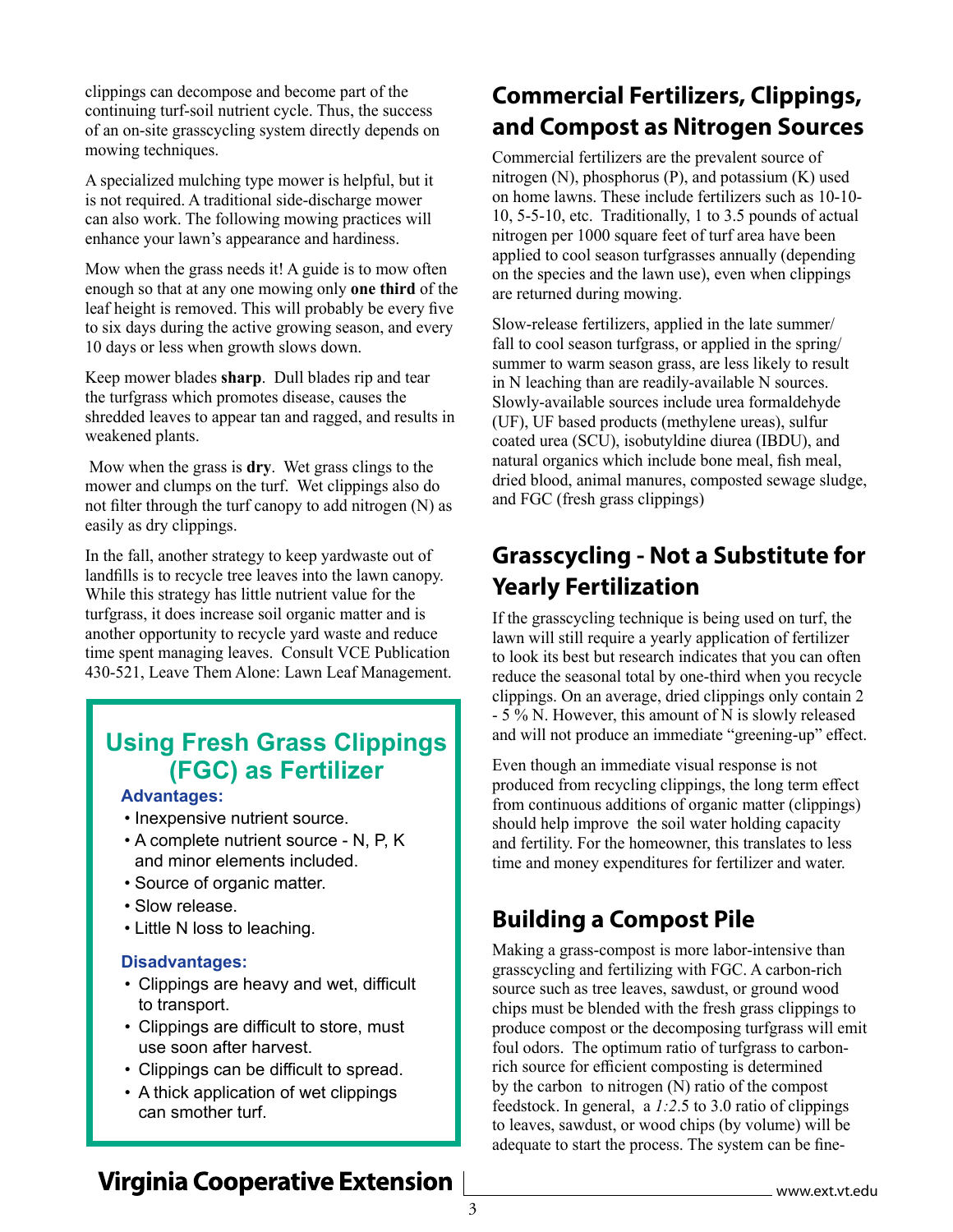tuned by adjusting the grass to carbon source ratio once composting has been initiated. Additional grass will accelerate the composting process if N is deficient for microbial activity.

As the compost microbes multiply and feed, heat is generated and the pile can reach temperatures above  $160^\circ$  F. If this occurs, the beneficial microbes will start to die; therefore, the pile should be turned prior to reaching  $160^\circ$  F in order to dissipate the heat. In the summer, the pile may need to be turned as often as every other day, while in the fall the pile may need turning once a week.

The following are general guidelines:

- 1. The compost pile or bins should be placed in a semishady location near a water source. Keep in mind neighbors who may object to a compost pile within their view.
- 2. Materials may either be mixed before placing them in the bin or layered. Layer materials by placing a 4- to 6-inch layer of high carbon materials (leaves, sawdust, wood chips) in the bin. On top of this place 2 inches of grass clippings (high nitrogen).
- 3. Water each layer until the material is wet to the touch, but water cannot be squeezed out by hand. Continue layering until the bin is full.
- 4. The pile should obtain  $110$  to  $139^\circ$  F in just a few days. Add more clippings if the pile does not heat sufficiently. Turn the pile one week after the pile temperature reaches  $110^{\circ}$  F and every two weeks afterwards. However, it is best to monitor the pile's temperature during the summer to ensure that the temperature does not exceed 160°F.

If you are unfamiliar with compost and its potential uses and benefits, review VCE publication 452-231, Compost: What Is It and What's It To You.

# **Using Compost as a Turfgrass Amendment**

Yardwaste compost has essentially replaced peat as a soil amendment due to the increasing cost of peat and the availability of quality compost sources.. Compost can improve the water holding capacity of porous sandy soils and improve aeration and drainage on clayey soils.

The suitability of compost as a soil amendment depends on the maturity or stability of the compost, nutrient availability, pH, water-holding capacity, and particle size. Stability can be determined by having the compost tested by a reputable agricultural soil testing laboratory for physical, chemical, and biological properties such as pH, water holding capacity, total kejdahl N, P, K, and heavy metals.

Compost should also be mature when used. Maturity is an expression of the degree of stability of composting materials. A mature compost is dark-colored with an earthy scent. Immature or unstable compost may produce toxic compounds which harm plants after being added to soil. Only use thoroughly composted materials from known sources!

The best use of compost for the homeowner is as a soil amendment. To increase the organic matter content of soils for lawn or garden establishment, an application of 1/2 to 1 cubic yard of compost (or about a 2-inch depth of compost covering) should be incorporated into 1000 square feet of soil. Compost can be added to established lawns and gardens if applied in the spring and fall. A 1/4 inch application of compost 1 to 2 times annually

|                                     | Inorganic<br><b>Fertilizers</b> | <b>Grasscycle</b> | <b>FGC</b>           | <b>Grass Compost</b> |
|-------------------------------------|---------------------------------|-------------------|----------------------|----------------------|
| Source of Organic Matter            | no                              | <b>ves</b>        | yes                  | yes                  |
| <b>Greening Response</b>            | fast                            | very slow         | slow                 | very slow            |
| N Leaching Potential                | medium to high                  | extremely low     | extremely low        | extremely low        |
| Improves Soil Structure             | no                              | yes               | yes                  | yes                  |
| Method of Application               | conventional<br>spreader        | mower             | modified<br>spreader | modified<br>spreader |
| <b>Promotes Healthy Root Growth</b> | yes                             | yes               | yes                  | yes                  |

#### **Characterization of Four Nutrient Sources**